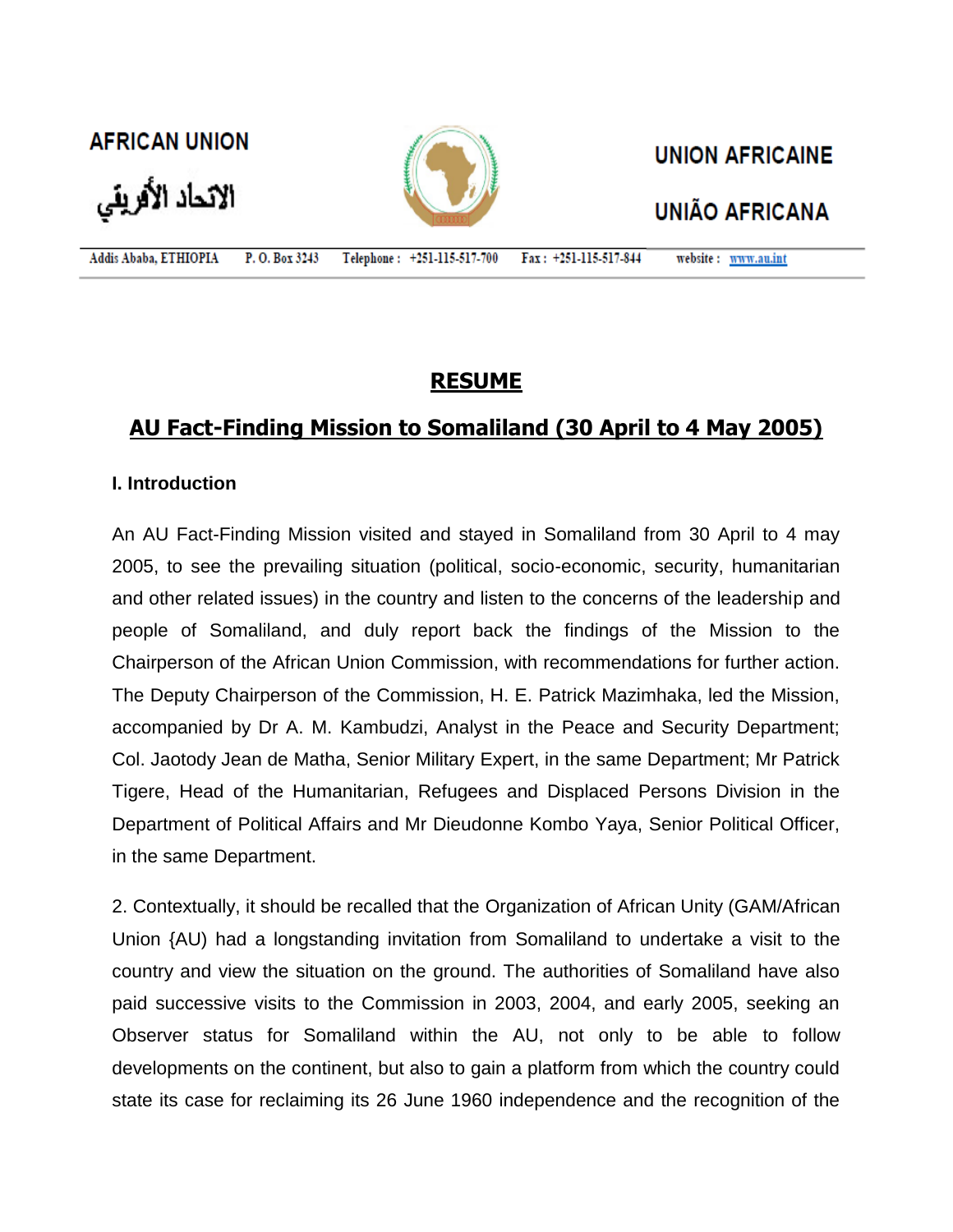Republic of Somaliland as a sovereign state. Given the call from Somaliland, and based on his indication to the AU Executive Council in mid-2004, to dispatch a Fact-finding Mission to Somaliland, the Chairperson of the Commission, H. E. Alpha Oumar Konare, finally dispatched the Mission as indicated above.

#### **II. Consultations and Visits of the Mission**

3. The Mission held wide ranging consultations wall the main political actors other segments of the society in Hargeisa (capital): the President of the. Republic of Somaliland, members of the Cabinet members of the Somaliland Parliament, the Presidential Envoy for the Campaign for Recognition; intellectuals businesspersons and representatives of civic organizations and women associations. The Mission, accompanied by members of the welcoming Committee of Ministers, undertook visits to Berbera seaport at the Red Sea; town of Sheikh, in the interior; town of Burao, far in the interior south and the town of Borama, in the western part of the country. The visits, well received by huge crowds of town residents and rural folk, were the scene of intense consultations between the Mission and the respective mayors and other senior government officials, local political leaders; chiefs, elders and the representatives of civic organizations and women leaders. The Mission also visited some educational and vocational training centers. The message was the same at every place: "*the Irreversible independence of Somaliland; the irreversible sovereignty of Somaliland; no return to the Union with Somalia; the quest for recognition from the AU and the international community*". Those visits also gave an opportunity to the Mission to witness-the legacy of the campaign of destruction by the Siyad Barre army; the destruction wrought by the civil war and its consequences on the civilian population (camps housing IDPs and Returnees, landmine fields, mass graves, disrupted physical and social infrastructures); inversely; the same visits were a window for the Mission the tremendous efforts deployed in the reconstruction of the country and the rehabilitation of the social fabric.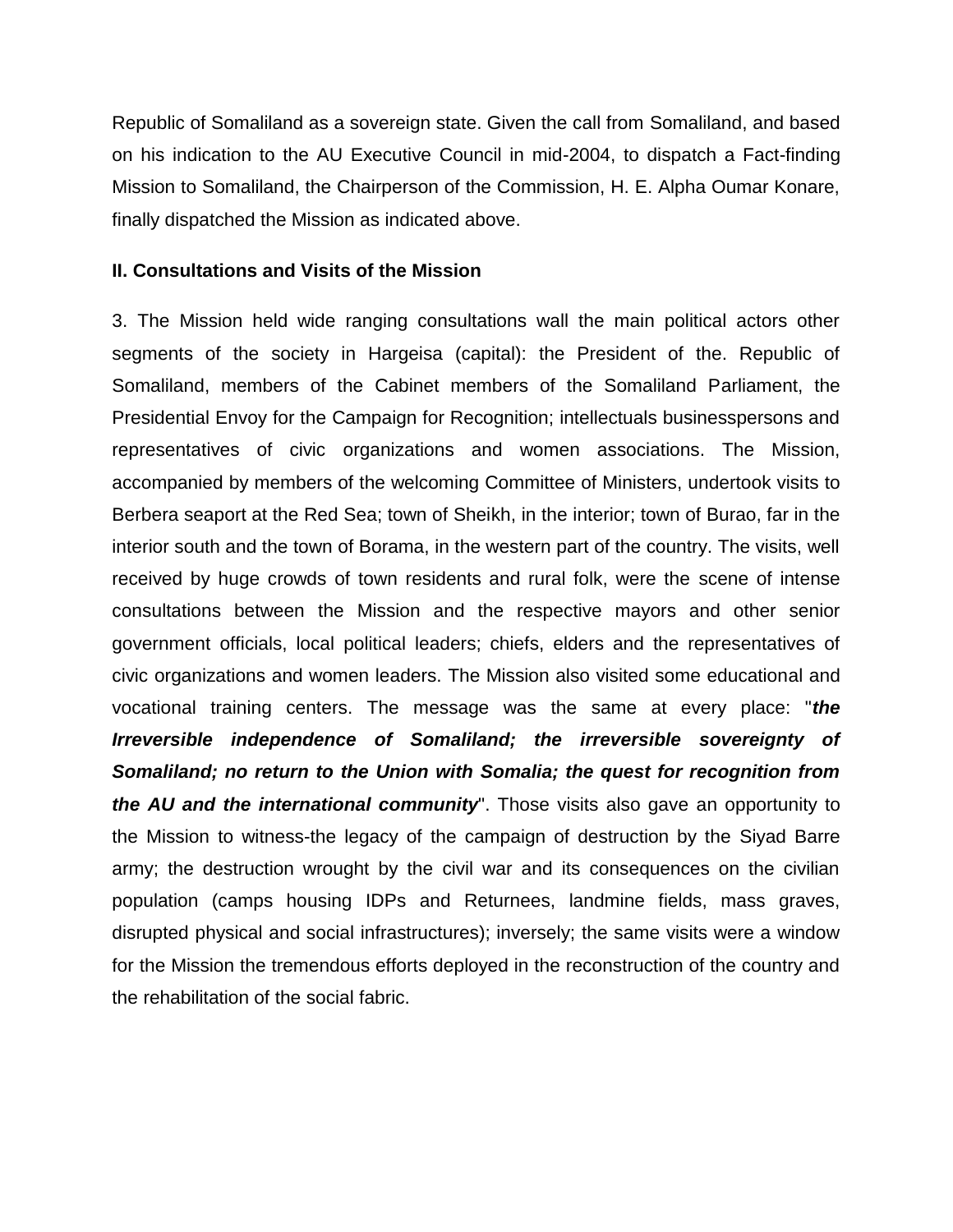4. In response, the Mission undertook to convey the message and sentiments of the authorities and people of Somaliland and to report on the situation that it had witnessed in the country to the Chairperson of the Commission.

## **III. Overall assessment of the situation in Somaliland**

5. There was an evident conviction and emotion among the Somalilanders that their "country" has all the attributes of an independent sovereign State, which they say the international community should objectively consider. At the same time, there was a rejection in lotto of the idea of re-uniting with Somalia. The famous words "No more Mogadishu; no more Somalia; Somaliland is an independent country; we want recognition; it is our right", addressed to the Fact-Finding Mission throughout its stay, visits and consultations bear testimony.

6. Since the disintegration of Somalia provoked by the collapse of the Siyad Barre administration in early 1991, leading to the breakaway of Somaliland into a self-declared independent Republic, there has been an accelerated process of state building. That process was anchored, and remains so, on the recognition by the Somalilanders of the inherited colonial borders at the time of independence from Britain in June 1960:

a. Somaliland has a Constitution that emanated from grassroots consultations and was sealed in the referendum held in 2003; the Constitution serves as the basic Law in Somaliland and does enjoy respect in the political practice in Somaliland. The Constitution provides for the relevant arms of government and the effective separation of powers that go along it.

b. Somaliland has territory as defined by the colonial borders inherited from the British colonial rule on accession to independence in 1960. In the north, the country is bordered by the Red Sea and the Gulf of Aden adjoining into the Indian Ocean; Puntland State borders it on the east, the while Ethiopia neighbors it on the west. To the north-west, Somaliland is bordered by Djibouti.

c. Somaliland has a population that is estimated by local sources at 3.5 million resident in the country and one million living in the Diaspora, the majority of which fled the civil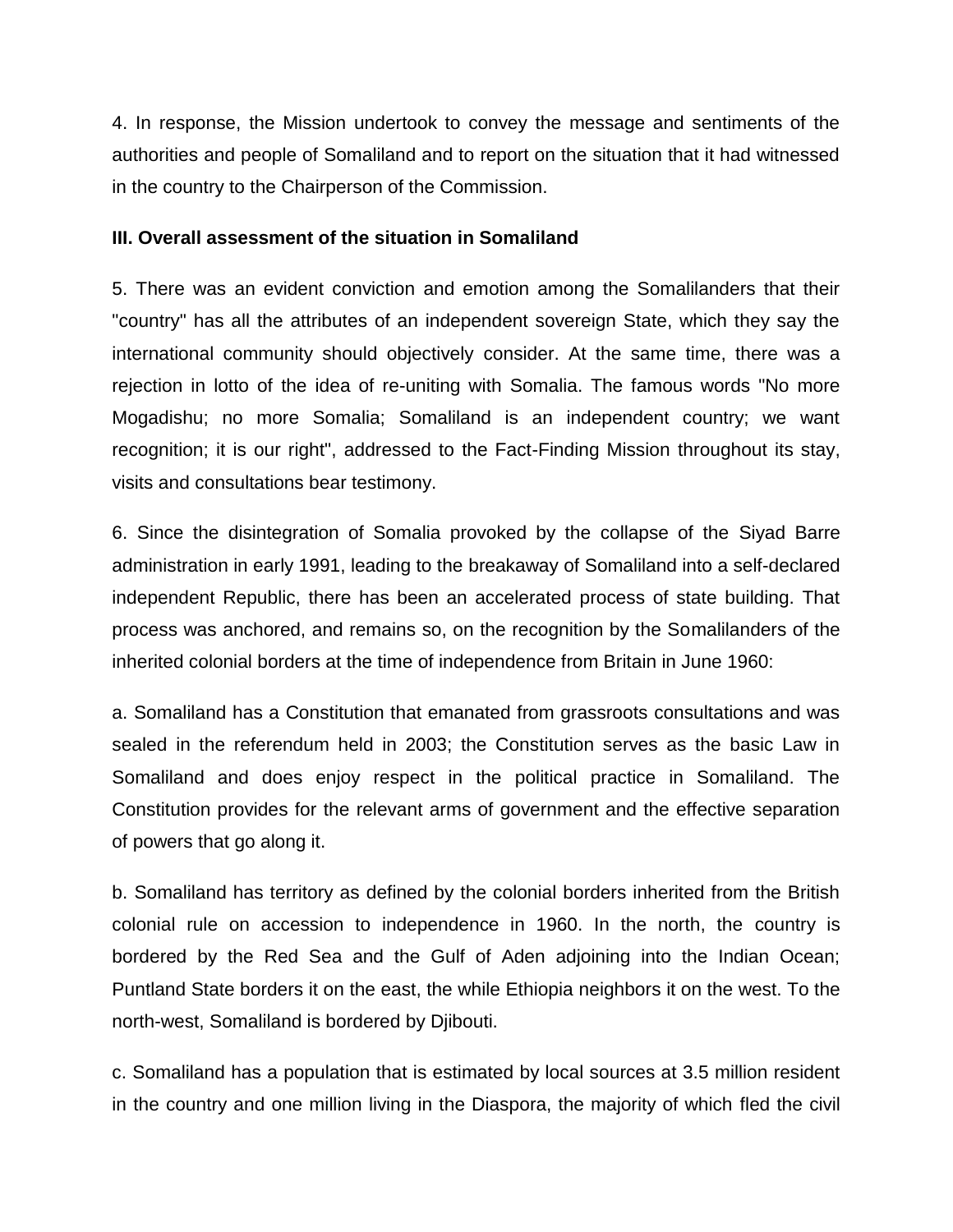war. The Somali language is spoken throughout the country, whilst English and Arabic are also used in official and business transactions. It is not unusual to encounter those Somalis who can speak Swahili and Italian.

e. Somaliland has only declared its own independence, after "reclaiming it from the collapsed union". But the international community has not recognized that independence thus far. However, there is a standing army with a "mandate to defend the independence and territorial integrity of Somaliland".

f. Somaliland has achieved peace and stability, through a horse-grown disarmament, demobilization and re-Integration process and internally driven democratization;

g. Somaliland has a real economic potential, based on its surface and sub-surface resources and maritime resources.

## **IV. Findings of the Mission**

7, The AU Fact-Finding Mission found out the following aspects during its three working days in Somaliland and in the different sectors:

a. Since its declaration of independence in 1991, Somaliland has been steadfastly laying the foundations of a democratic State, clothed with the relevant attributes of a "modern State". Those foundations include the Constitution of Somaliland which entrenches, among other aspects, the separation of power between the three arms of government; balance of political forces built upon the functional co-habitation of traditional governance institutions, as embodied in the political role of the clan elders and elected representatives; the existence of active opposition political parties with some capacity to influence public policy and a budding independent press;

b. The plethora of problems confronting Somaliland in the political, socio-economic, military, humanitarian and other sectors stem from two main factors, namely, the legacy of a political union with Somalia, which malfunctioned, brought destruction and ruin, thereby overburdening the population; the lack of recognition of Somaliland as an "independent sovereign State" by the international community to enable it undertake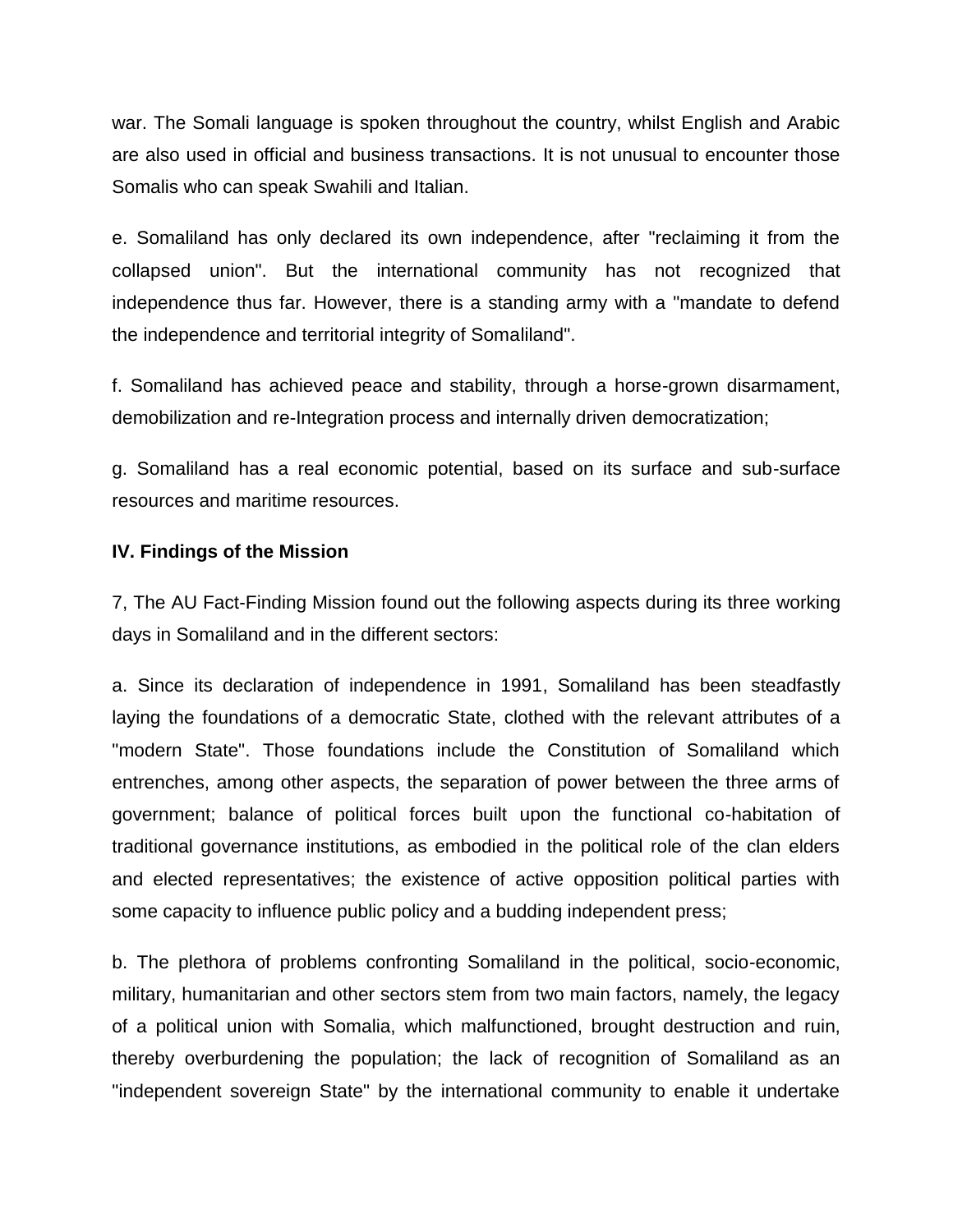international, political, social, economic and other relevant functions and transactions and the significant, and yet untapped economic potential.

c. Somaliland and Somalia entered into a "Union" in July 1960, based on a shared ambition among the Somalis to build a "Greater Somalia", which was to incorporate all the Somali communities in the Horn of Africa. In the course of time, the Union malfunctioned. The legacy of the abortive union and the resulting civil war left behind a trail of physical destruction and social dislocation, all of which require more resources in order for the population to recover and enjoy better conditions of life.

e. Though credit has to be given to Somaliland for promoting a democratic order, and within a shorter span of time, there are gaps that need attention from both the policy makers and the individual citizens. One critical gap lies in gender relations in terms of the predominance of men in the various structures, institutions and processes. In the words of the President of the Republic of Somaliland, these are being taken to foster conditions for women's participation across all sectors of political and socio-economic life, including a deliberate policy, already in place, in favor of an incremental enrolment of female students in schools and all tertiary institutions.

f. There is a visibly emotional attachment to the reclaimed independence and a firm determination among the people of Somaliland not to return to the failed union with Somalia, whether or not recognition is granted. In the words of the President, "*should Africa and the international community insist on Somaliland re-establishing the union with Somalia, the leaders and people of Somaliland would "opt to fight again to preserve their independence. In fact, the Horn of Africa would be engulfed again in the old notions of a Greater Somalia and the pursuit of narrow-gauged national interests by countries in the region, with all the consequences befall the region*."

## **V. Observations and Recommendations**

8. Going by the clear presentation and articulate demands of the authorities and people of Somaliland concerning their political, social and economic history, Somaliland has been made a "pariah region" by default. The Union established in 1960 brought